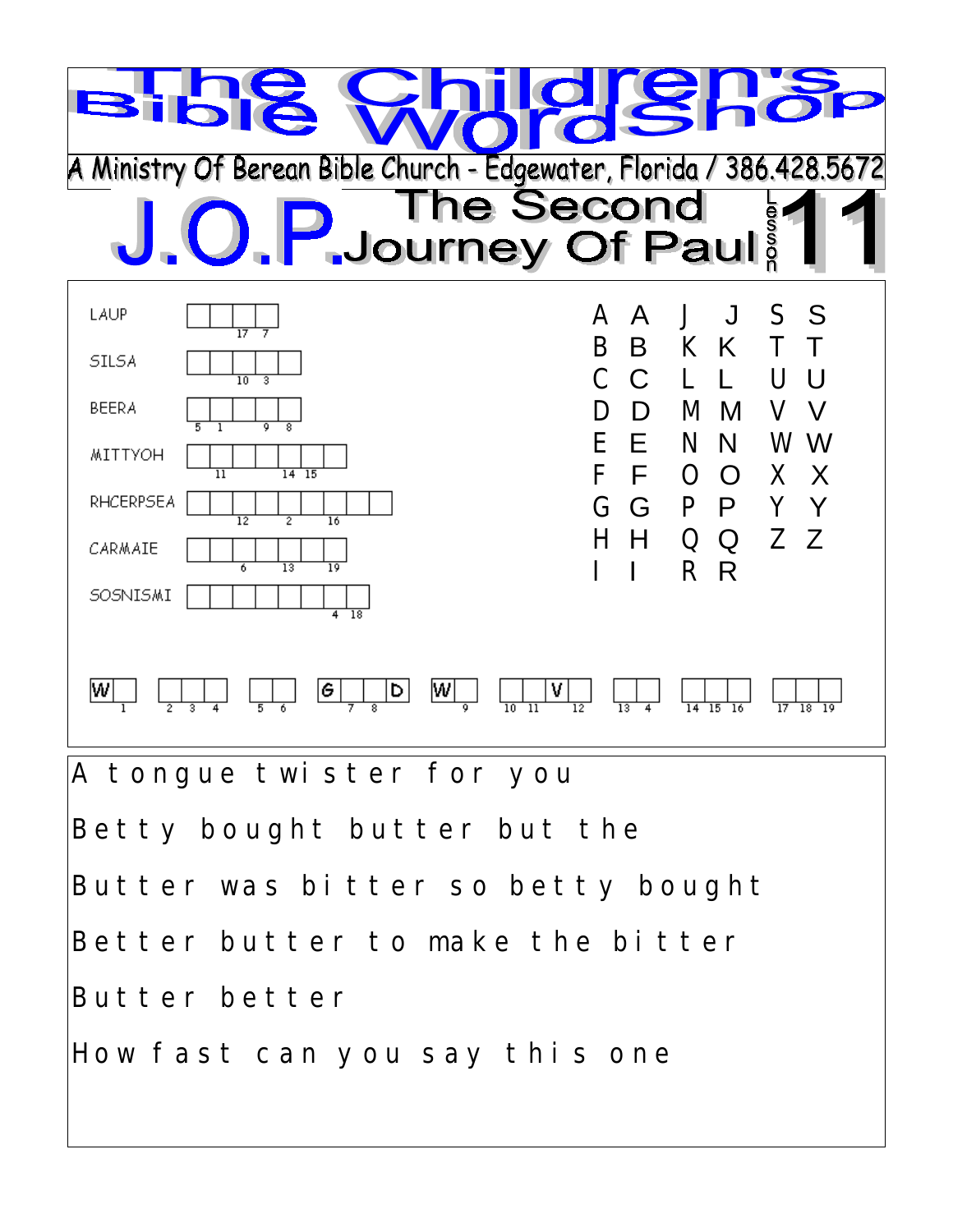## THE SECOND JOURNEY OF PAUL LESSON 11 Those Noble Bereans!

P1 Today we follow Paul and Silas as they are force to leave Thessalonica and go on to Berea and Athens. Berea is famous to us because many "dispensational" churches are called or have the word "Berean" in its name. We will see the reason for this in verse 11 below.

P2 Acts 17:10 And the brethren immediately sent away Paul and Silas by night unto Berea: who coming thither went into the synagogue of the Jews. Paul and Silas upon entering the city of Berea go straight to the place where they can find religious and lost people.

P3 Acts 17:11 These were more noble than those in Thessalonica, in that they received the word with all readiness of mind, and searched the scriptures daily, whether those things were so. This verse is the reason why we call ourselves "Bereans". A Berean is a special kind of believer. A Berean believes all of the Bible not just the parts they like. A Berean is noble which means they have a high moral character because they believe the Bible. A Berean searches the scriptures daily. A Berean checks out what preachers say according to the scriptures. You can be very glad that you are in a church that rightly divides the word of truth.

P4 Acts 17:12 Therefore many of them believed; also of honourable women which were Greeks, and of men, not a few. Because they believed what Paul was saying about the Lord Jesus Christ many of them were saved. Paul only told them what the Bible said, then the Berean's checked it out. When they compared what Paul said with the word of God they saw that Paul was telling the truth. The truth always leads to salvation.

P5 Acts 17:13 But when the Jews of Thessalonica had knowledge that the word of God was preached of Paul at Berea, they came thither also, and stirred up the people. The evil Jewish leaders that lived in Thessalonica heard that Paul and Silas was preaching the word of God in Berea. They did not want the people there to get saved so they sent evil men to Berea to stir up trouble against Paul and Silas.

P6 It seems that everywhere that Paul goes he gets into trouble for preaching the word of God rightly divided. Remember that when we rightly divide the word of truth we give to Israel what belongs to Israel and we give to the Gentiles what belongs to the Gentiles. We can be very glad and happy that we live in a country where we can preach the word of God without getting into to much trouble.

P7 There are many, many counties where people are still being put into jail and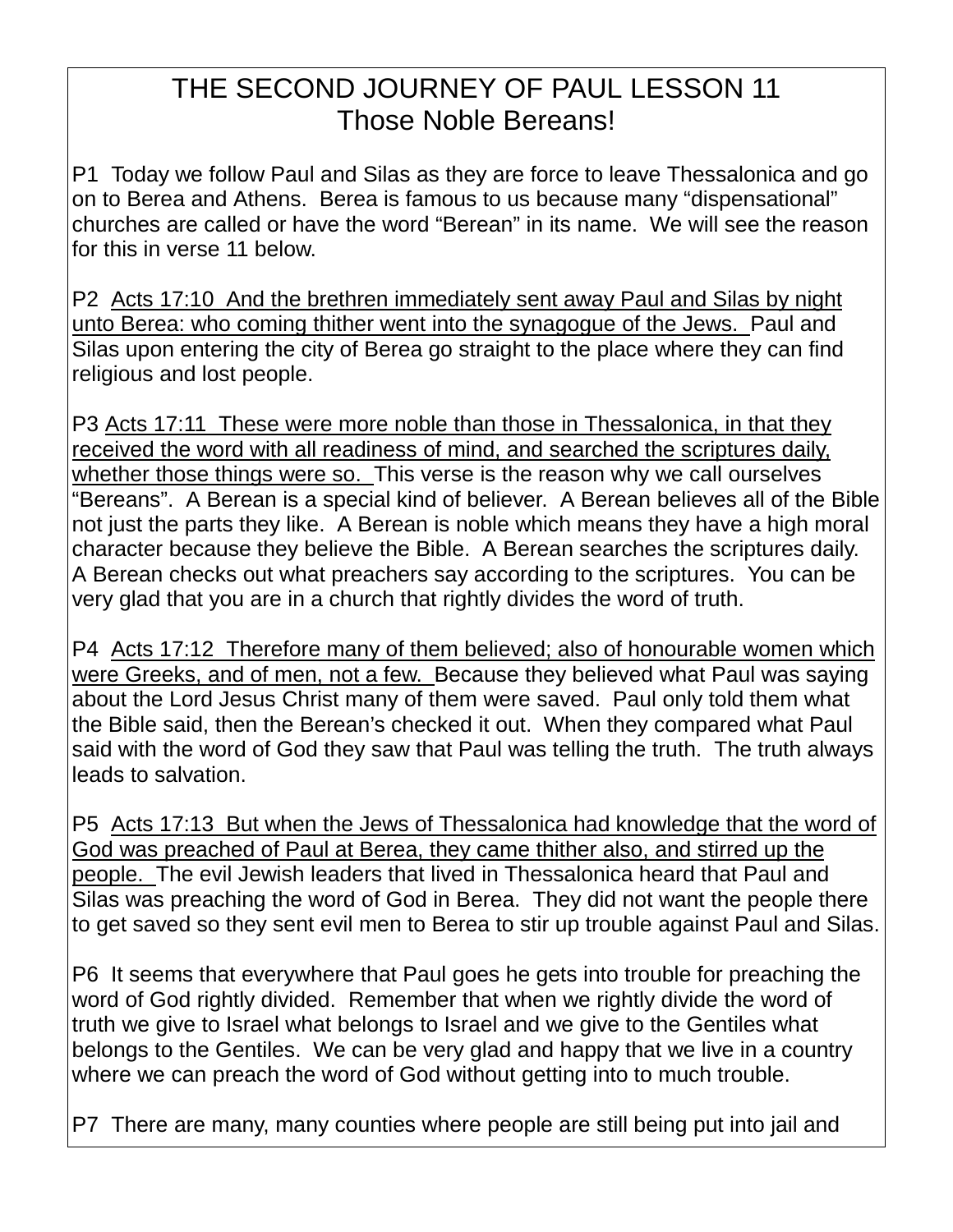many are killed for doing just what Paul was doing! These people are called "missionaries". Do you know the names of the missionaries that your church supports? If you do write their names on the lines below.

1. \_\_\_\_\_\_\_\_\_\_\_\_\_\_\_\_\_\_\_\_\_\_\_ 2. \_\_\_\_\_\_\_\_\_\_\_\_\_\_\_\_\_ 3. \_\_\_\_\_\_\_\_\_\_\_\_\_\_\_

P8 Pray for your missionaries and write them letters and emails. They need to know that we are still thinking about them while they are out in foreign countries putting their lives on the line to preach. Grace missionaries preach in great danger what we preach with very little danger.

P9 Acts 17:14 And then immediately the brethren sent away Paul to go as it were to the sea: but Silas and Timotheus abode there still. The evil Jewish leaders got the people in Berea (the lost people) so mad at Paul that he was forced to leave. Silas and Timothy were able to stay for awhile but they soon joined Paul again in the city of Athens.

More next week….